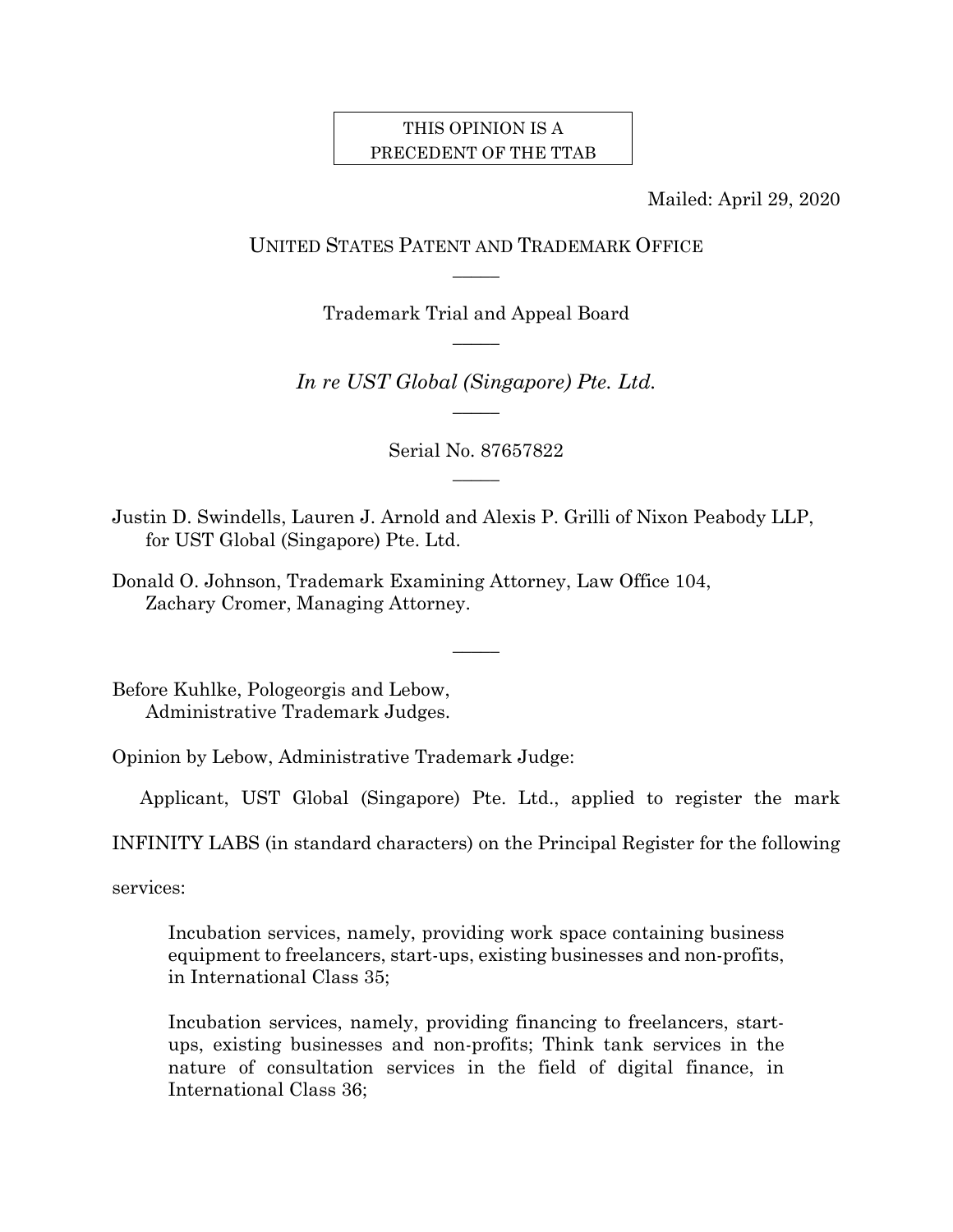l

Think tank services in the nature of consultation services in the field of additive manufacturing, in International Class 40;

Education services, namely, providing on-line classes, seminars, meetups, and workshops in the fields of retail, software design, technology research and development, and customer service; Education services, namely, one-on-one mentoring in the field of retail technology, in International Class 41; and

Scientific and technological services, namely, research and design in the fields of smart cities and digital governments, industrial Internet of Things, additive manufacturing, enterprise mobility, pervasive computing, machine intelligence, cognitive computing, digital optics, mixed reality, block chain, digital finance, bio informatics, biometric identity systems, hyperimaging, artificial vision, cyber defense, digital forensics, neuromorphic chips, neural analytics, quantum computing, id3 algorithms, and cryptography; Providing temporary use of on-line non-downloadable software development tools; Collaborative computer programming for others in the nature of hackathons; Think tank services, namely, providing new ideas and concepts for web-based applications for others; Think tank services in the nature of technical consultation services in the field of smart cities technologies and digital governments technologies, industrial Internet of Things, enterprise mobility technologies, pervasive computing, machine intelligence, cognitive computing, digital optics technologies, mixed reality, block chain, biometric identity systems, hyperimaging, artificial vision, cyber defense, digital forensics, neuromorphic chips, neural analytics, quantum computing, and cryptography; Platform as a service (PAAS) services, namely, hosting software for use by others for use in research, design, and utilization of block chain software, robotic process automation, social networks, machine learning, Internet of Things, augmented reality, and advanced analytics; Computer services, namely, hosting on-line web facilities for others for organizing and conducting online meetings, gatherings, and interactive discussions, in International Class 42.1

During prosecution, the Trademark Examining Attorney required Applicant to

disclaim "LABS" apart from the mark as a whole. In response, Applicant disclaimed

<sup>&</sup>lt;sup>1</sup> Application Serial No. 87657822 filed on October 24, 2017, under Section 1(b) of the Trademark Act, 15 U.S.C. § 1051(b), based upon Applicant's allegation of a bona fide intention to use the mark in commerce.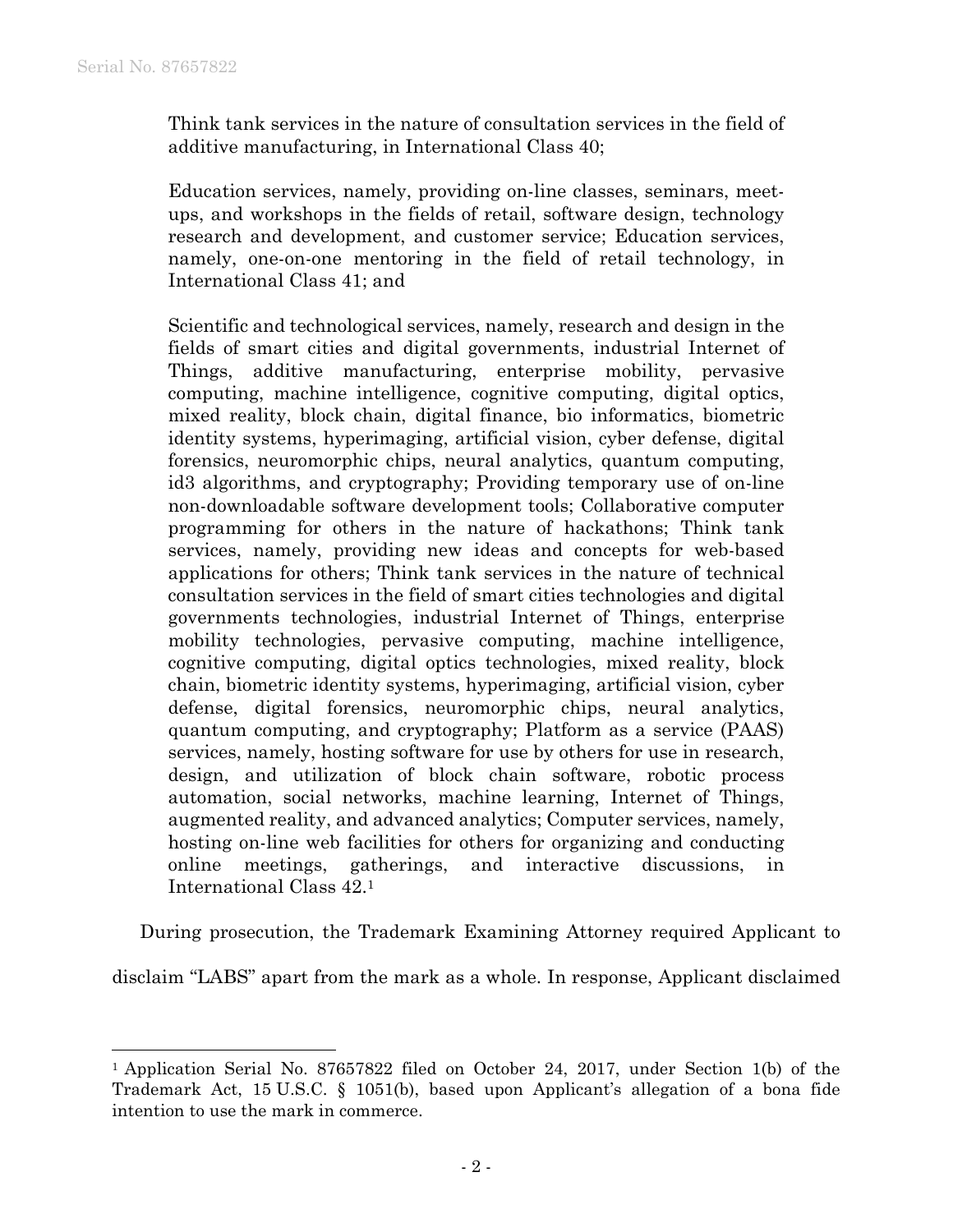1

"LABS" for the Class 35 services and a portion of the Class 42 services, but declined to disclaim the wording for the services identified in International Classes 36, 40, and 41, as well as the remaining services in Class 42. When the refusal was made final, Applicant appealed and requested reconsideration. When the request for reconsideration was denied, this appeal resumed. The appeal is fully briefed.

We affirm the refusal to register.

#### **I. Applicable Law**

Under Section 6(a) of the Trademark Act, 15 U.S.C. § 1056(a), the USPTO "may require the applicant to disclaim an unregistrable component of a mark otherwise registrable," such as a component which is merely descriptive under Section  $2(e)(1)$ ; failure to comply with the requirement is a basis for refusing registration of an applicant's proposed mark. *In re Slokevage*, 441 F.3d 957, 78 USPQ2d 1395, 1399- 1400 (Fed. Cir. 2006); *In re Stereotaxis, Inc.*, 429 F.3d 1039, 77 USPQ2d 1087, 1089 (Fed. Cir. 2005); *see also Dena Corp. v. Belvedere Int'l, Inc.*, 950 F.2d 1555, 1560 (Fed. Cir. 1991) ("an applicant with an otherwise registrable composite mark may, by disclaimer, avoid rejection due to an unregistrable component of the mark") (citation and internal quote marks omitted).2

A term is "merely descriptive" within the meaning of  $\S$  2(e)(1) "if it immediately conveys information concerning a feature, quality, or characteristic of the goods or

<sup>2</sup> The effect of a disclaimer in a registration is to disavow any exclusive right to the use of a specified word, phrase, or design "except in the precise relation and association in which it appeared in the drawing and description." *In re Franklin Press, Inc*., 597 F.2d 270, 201 USPQ 662, 664 (CCPA 1979) (quoting *In re Hercules Fasteners, Inc.*, 203 F.2d 753, 97 USPQ 355, 357 (1953)).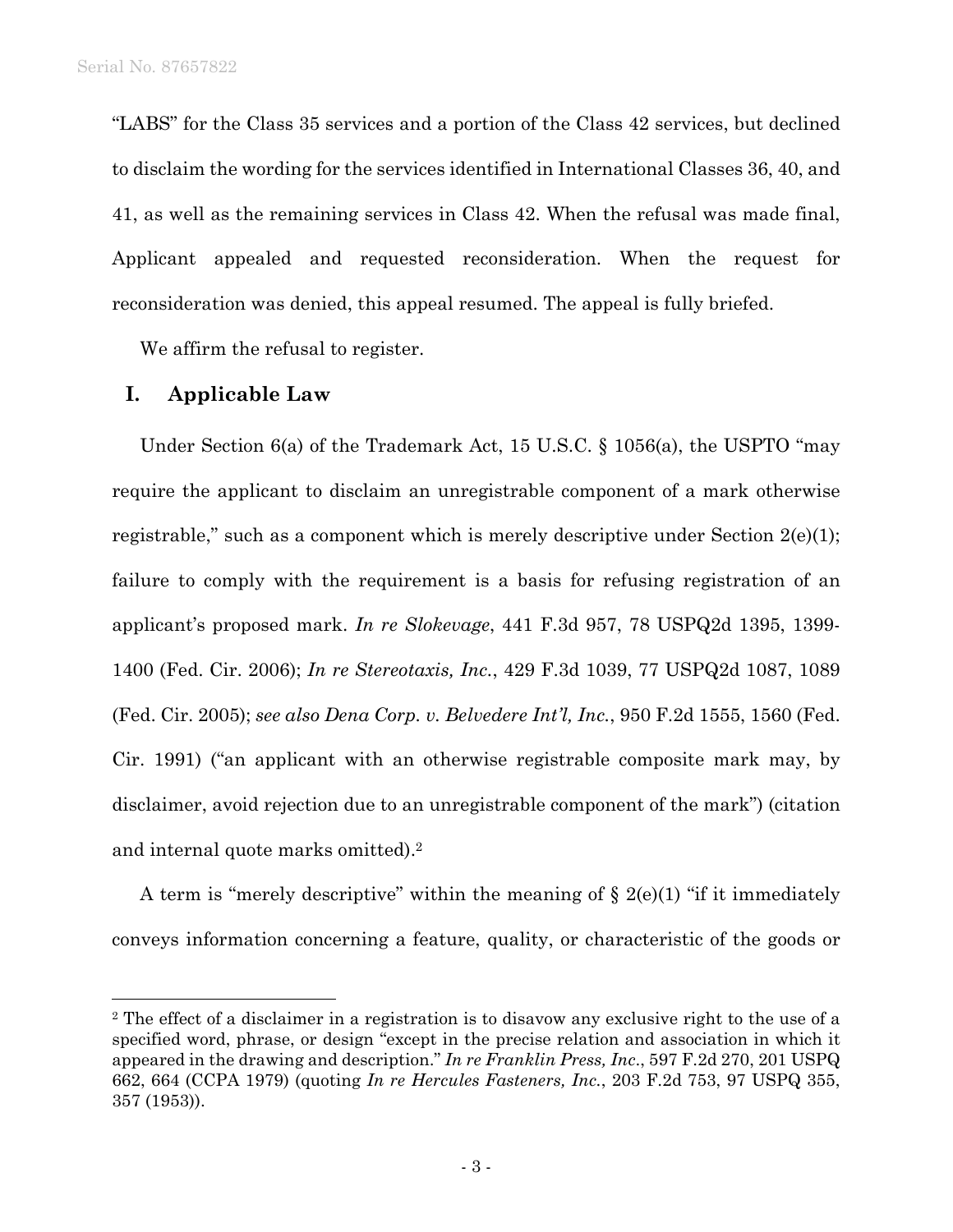services for which registration is sought." *In re N.C. Lottery*, 866 F.3d 1363, 123 USPQ2d 1707, 1709 (Fed. Cir. 2017) (citing *In re Bayer AG*, 488 F.3d 960, 82 USPQ2d 1828, 1831 (Fed. Cir. 2007)). A term "need not immediately convey an idea of each and every specific feature of the goods [or services] in order to be considered merely descriptive; it is enough if it describes one significant attribute, function or property of the goods [or services]." *In re Fat Boys Water Sports LLC*, 118 USPQ2d 1511, 1513 (TTAB 2016) (citing *In re Gyulay*, 820 F.2d 1216, 3 USPQ2d 1009, 1010 (Fed. Cir. 1987)).

"Descriptiveness must be evaluated 'in relation to the particular goods or services for which registration is sought, the context in which the mark is used, and the possible significance the term would have to the average consumer because of the manner of its use or intended use,'" *In re Chamber of Commerce of the U.S*., 675 F.3d 1297, 102 USPQ2d 1217, 1219 (Fed. Cir. 2012) (quoting *In re Bayer AG*, 82 USPQ2d at 1831), and "not in the abstract or on the basis of guesswork." *Fat Boys Water Sports,* 118 USPQ2d at 1513 (citing *In re Abcor Dev. Corp*., 588 F.2d 811, 200 USPQ 215, 218 (CCPA 1978)). "In other words, we evaluate whether someone who knows what the goods [or services] are will understand the mark to convey information about them." *Id*. at 1515 (citing *DuoProSS Meditech Corp. v. Inviro Med. Devices Ltd.*, 695 F.3d 1247, 103 USPQ2d 1753, 1757 (Fed. Cir. 2012)).

#### **II. The Evidence of Record**

Evidence that a term is merely descriptive to the relevant purchasing public "may be obtained from any competent source, such as dictionaries, trade journals,

- 4 -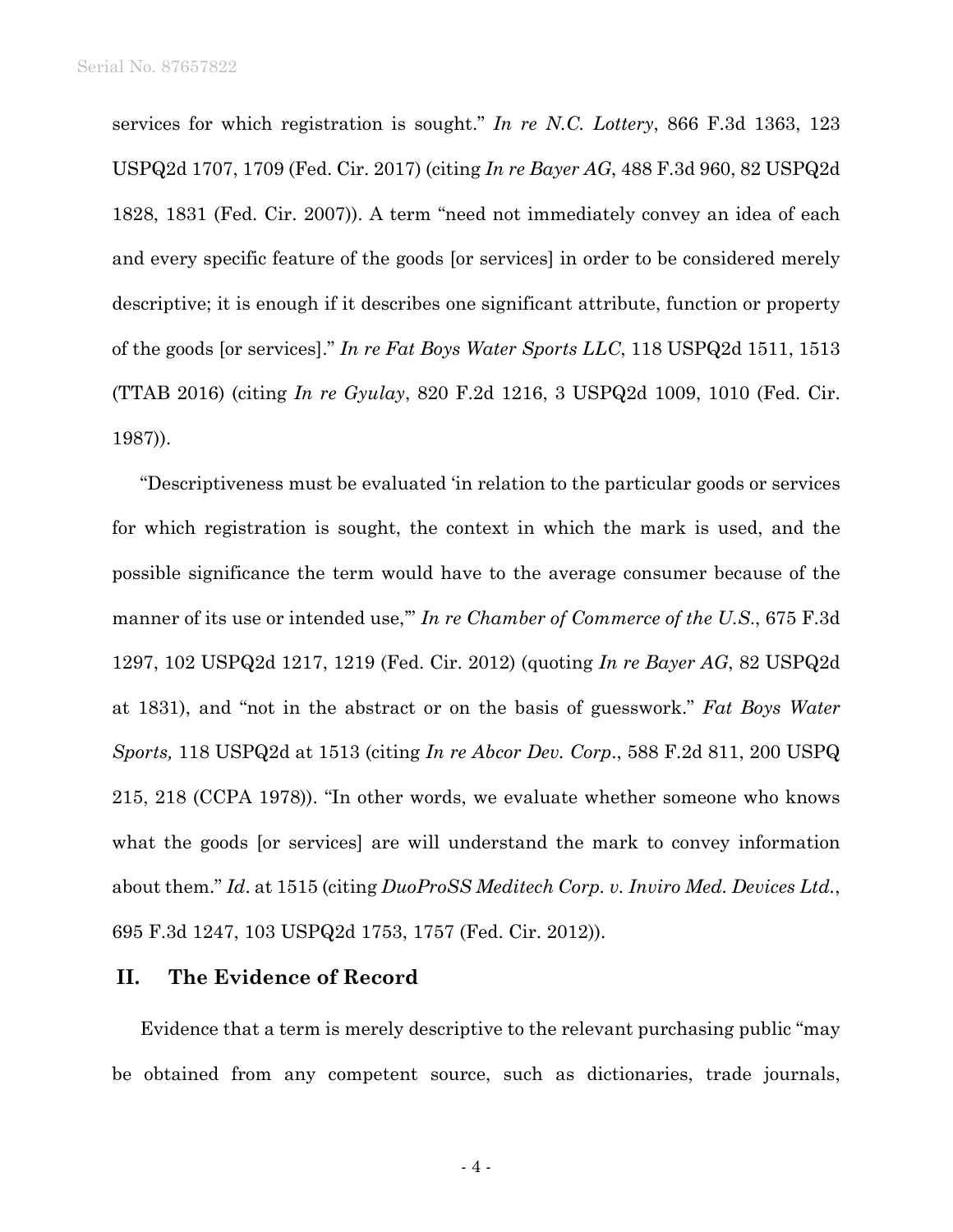newspapers, or surveys." *In re Bayer AG*, 82 USPQ2d at 1831; *Abcor Dev*., 200 USPQ

at 218; *N.C. Lottery*, 123 USPQ2d at 1710; *In re Nett Designs Inc*., 236 F.3d 1339, 57

USPQ2d 1564, 1565 (Fed. Cir. 2001).

The Examining Attorney provided the following dictionary definitions of "incubation," "labs" and "laboratory" in support of the refusal to register INFINITY

LABS (absent the disclaimer of "LABS"):

- Incubation "to form or consider slowly and protectively, as if hatching"; $3$
- Lab an abbreviation for "laboratory";<sup>4</sup> and
- Laboratory "a place equipped for experimental study in a science or for testing and analysis" or "any place, situation, set of conditions, or the like, conducive to experimentation, investigation, observation, etc.; anything suggestive of a scientific laboratory."5

Applicant provided a dictionary definition for the wording "think tank":

• Think tank – "an institute, corporation, or group organized to study a particular subject (such as a policy issue or a scientific problem) and provide information, ideas, and advice" or "an organization that consists of a group of people who think of new ideas on a particular subject or who give advice about what should be done." 6

The Examining Attorney also made of record twenty-three use-based third-party

registrations for marks that include and disclaim the term "LABS."7 "Third party

<sup>3 5</sup> TTABVUE 7 (February 2, 2019, Request for Reconsideration Denied). Citations to the briefs, Request for Reconsideration and Reconsideration Letter refer to TTABVUE, the Board's online docketing system. Citations to the examination record refer to the Trademark Status & Document Retrieval system (TSDR), in the downloadable .pdf format.

<sup>4</sup> January 8, 2018 Office Action, TSDR 7.

<sup>5</sup> February 2, 2019 Request for Reconsideration Denied, 5 TTABVUE 5.

<sup>6</sup> January 17, 2019 Request for Reconsideration, 4 TTABVUE 10.

<sup>7</sup> July 17, 2018 Office Action, TSDR 6-68.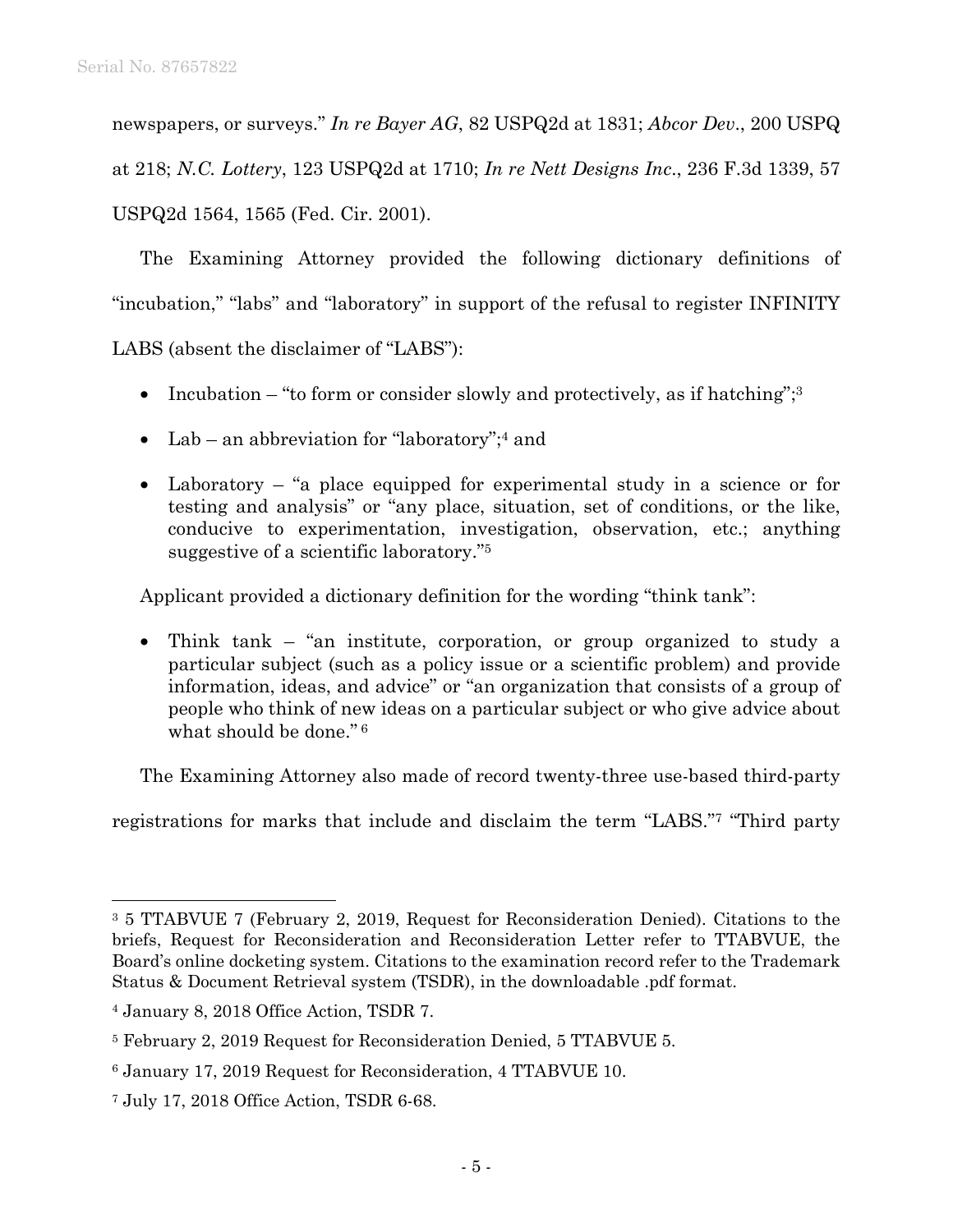registrations show the sense in which the word is used in ordinary parlance and may show that a particular term has descriptive significance as applied to certain goods or services." *Institut National Des Appellations D'Origine v. Vintners Int'l Co*., 958 F.2d 1574, 22 USPQ2d 1190, 1196 (Fed. Cir. 1992). *See also In re American Furniture Warehouse Co.*, 126 USPQ2d 1400, 1404 (2018); *In re Box Solutions Corp.*, 79 USPQ2d 1953, 1955 (TTAB 2006).

#### **III. Analysis**

The Examining Attorney argues that the evidence of record, including the dictionary definitions and third-party registrations for marks that include and disclaim the term "LABS," shows that the term "LABS" is merely descriptive of all services identified in each of the four classes that are the subject of this appeal. Applicant maintains that the term "LABS" does not immediately describe any of the services without speculation or conjecture; that the Examining Attorney's third-party registrations are few in number, inapplicable to the services at issue, and inconclusive on the determination of descriptiveness; and that the services, as recited in the application, make no reference to a specific place for study, such as a laboratory.

We turn now to the services recited in each of the refused classes to evaluate whether "LABS" is merely descriptive of the services identified. Inasmuch as Applicant has already disclaimed "LABS" for Class 35 in its entirety and a portion of the services in Class 42, this appeal pertains to the remaining services identified in Classes 36, 40, 41 and 42.

- 6 -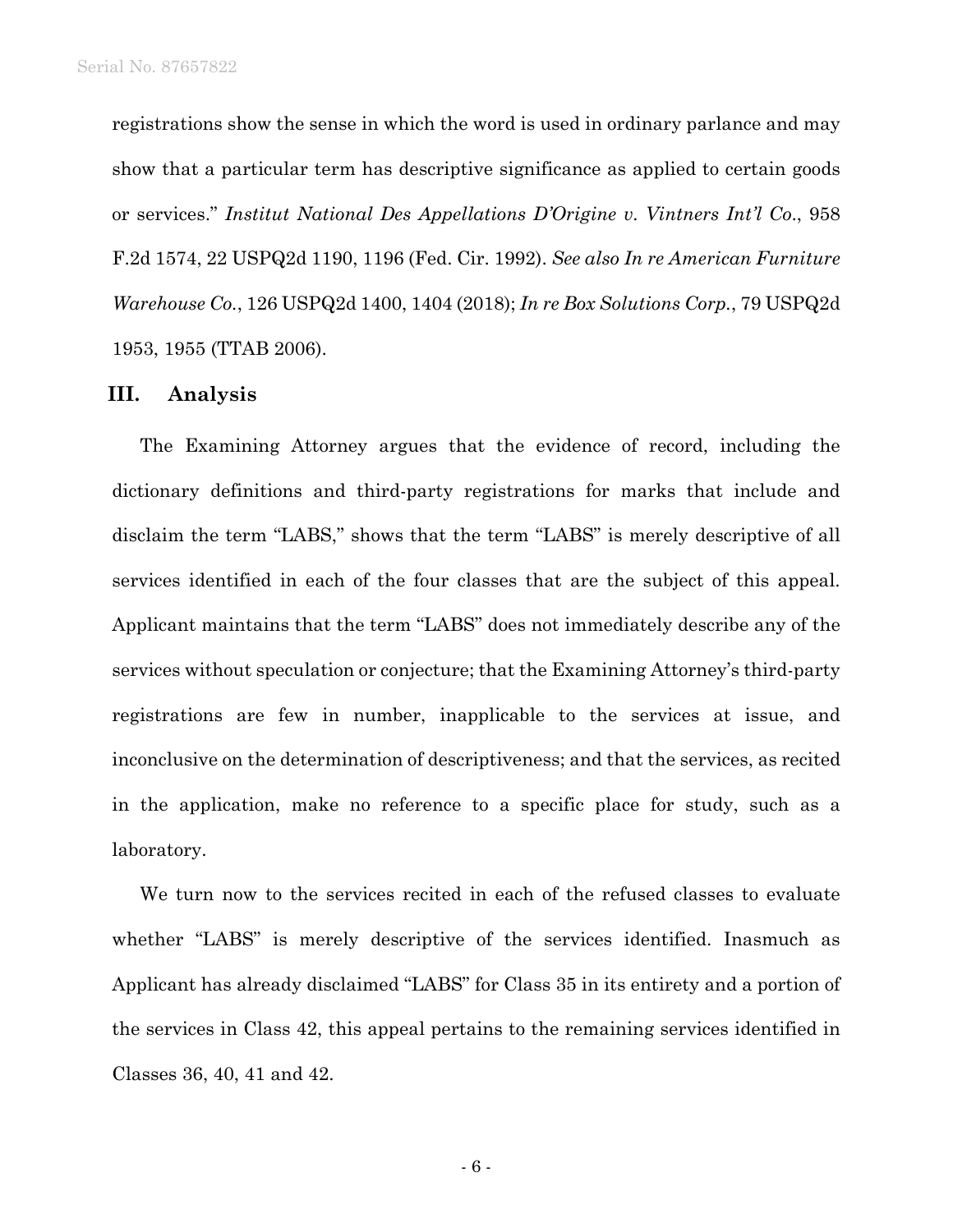# **A. Applicant's Class 36 Services**

## **i. Incubation services, namely, providing financing to freelancers, start-ups, existing businesses and nonprofits**

To support his refusal with respect to Applicant's Class 36 incubation services, the Examining Attorney refers to the dictionary definitions of record and two third-party registrations with the word "LABS" disclaimed:

Registration No. 4228654 for the mark ELEVATOR LABS, and Registration No. 4228656 for the mark ELEVATOR LABS and Design, both for "business incubator services, namely, providing financing, equity capital investment, debt investment, rental of office space, and strategic consulting, namely, strategic financial advisory services to start-ups, entrepreneurs and existing businesses".8

These registrations were not maintained and have been cancelled. To the extent that they might still be relevant to show the sense in which a term is used in ordinary parlance, they are not particularly probative without further corroborating evidence.

The Examining Attorney argues that "LABS" merely describes a characteristic or feature of Applicant's incubation services in Class 36 "because it provides information about the services, i.e., that the services are conducive to experimental study, investigation, observation, testing and analysis."9 Applicant, however, asserts that "the Examining Attorney has greatly misunderstood and misinterpreted the wording in Applicant's Class 36 services. Applicant is quite clearly offering financial consulting services to startup businesses."10 According to Applicant, the Examining

l

<sup>8</sup> July 17, 2018 Office Action, TSDR 13-15.

<sup>9 13</sup> TTABVUE 9.

<sup>&</sup>lt;sup>10</sup> 11 TTABVUE 6.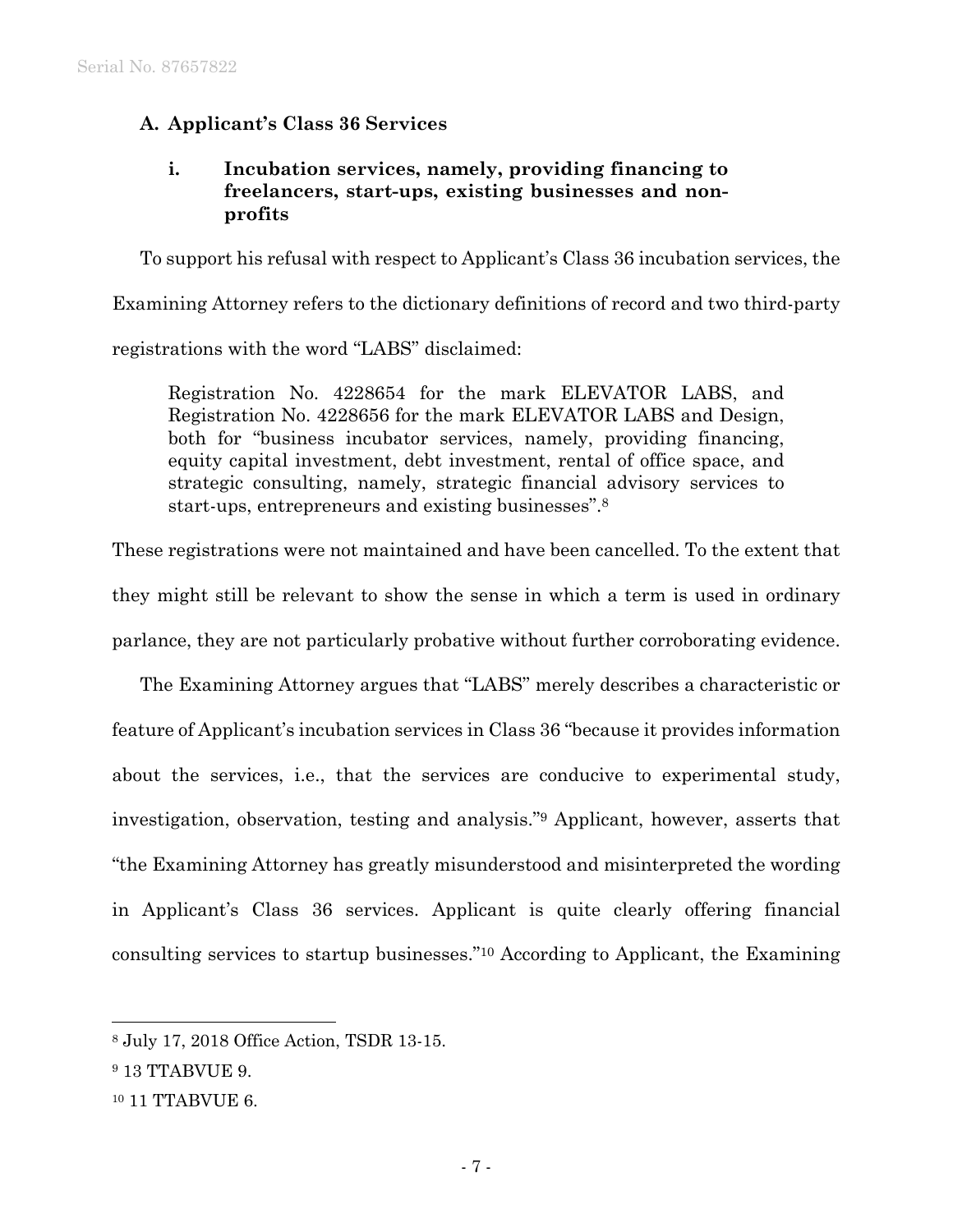Attorney is "attaching a meaning to the term 'incubation' which does not logically connect to Applicant's use of the wording."11

Although characterized as "incubation services," the essence of Applicant's incubation services is the **provision of financing** to businesses. Thus, in order to find "LABS" to be merely descriptive of incubation services, namely, providing financing, the record must include evidence supporting that finding. We do not imply that the meaning of the term "incubation services" should be ignored; it should not. But its meaning should be considered along with the substance of those services, which is the provision of financing. The Examining Attorney does not discuss financial services and nothing in the record explains how the provision of financing would be related to "a place equipped for experimental study … for testing and analysis" or a "place, situation, set of conditions … conducive to experimentation, investigation, [or] observation," such that "LABS" would be descriptive of them.

Based on the evidence presented, we find that the Examining Attorney has not shown that the term "LABS" is merely descriptive of "incubation services, namely, providing financing to freelancers, start-ups, existing businesses and non-profits*."* 

### **ii. Think tank services in the nature of consultation services in the field of digital finance**

With regard to Applicant's Class 36 "think tank services," the Examining Attorney relies on Applicant's submitted definition of "think tank" (an institute, corporation, group organized to study a particular subject {such as a policy issue or scientific

<sup>11</sup> *Id*.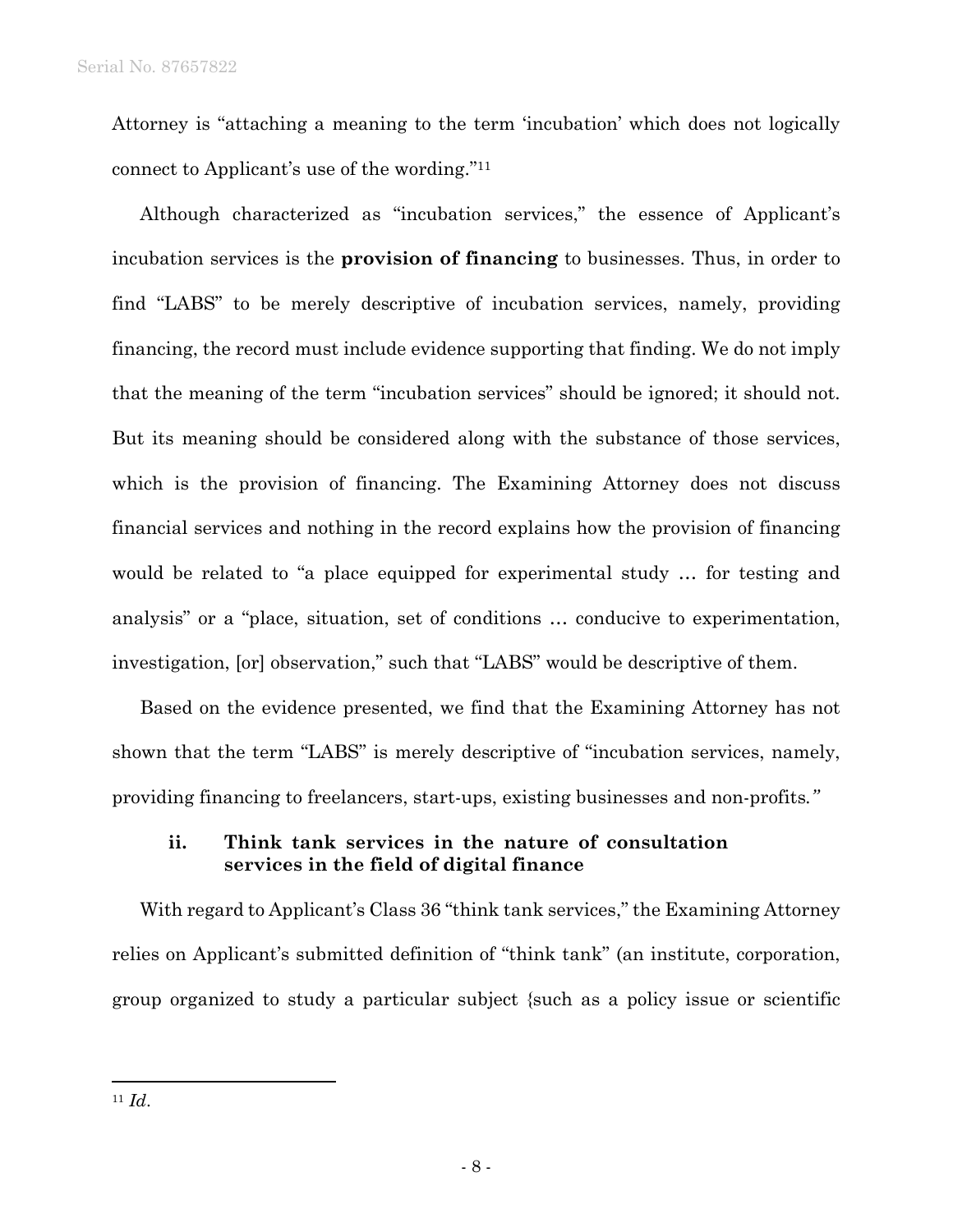problem} and provide information, ideas, and advice"), along with three third-party

registrations for marks that include and disclaim "LABS" for think tank services:12

Registration No. 4820765 for the mark PRPL LABS for "Think tank services, namely, providing new ideas and concepts for web-based applications for others";13

Registration No. 5172075 for the mark WDLABS for "Think tank services, namely, providing and developing ideas and concepts for new technology innovation and consulting with others in the field of new technology innovation";14 and

Registration No. 5254337 for the mark NABLA ZERO LABS for "Engineering; Scientific research and development; Think tank services, namely, providing new ideas and concepts for web-based applications for others; Consultation and research in the field of aerospace engineering".15

The Examining Attorney argues that the evidence of record demonstrates that the

word "LABS merely describes a characteristic or feature of Applicant's Class 36 think tank services because it provides information that said services are conducive to experimental study, investigation, observation, testing and analysis."16 While he focuses on the preliminary wording "think tank services" in the recitation, the essence of the specified think tank services, "**consultation** services in the field of digital finance," further defines the scope and nature of the services; the complete meaning of the services must be considered.

l

<sup>&</sup>lt;sup>12</sup> Although these registrations cover Class 42 services, as the Examining Attorney notes, the classification of think tank services depends on the subject matter to which those services are directed, so classification is not probative. 13 TTABVUE 11, 13.

<sup>13</sup> July 17, 2018 Office Action, TSDR 62-63.

<sup>14</sup> *Id.* at 64-66.

<sup>15</sup> *Id*. at 67-68.

<sup>16 13</sup> TTABVUE 10.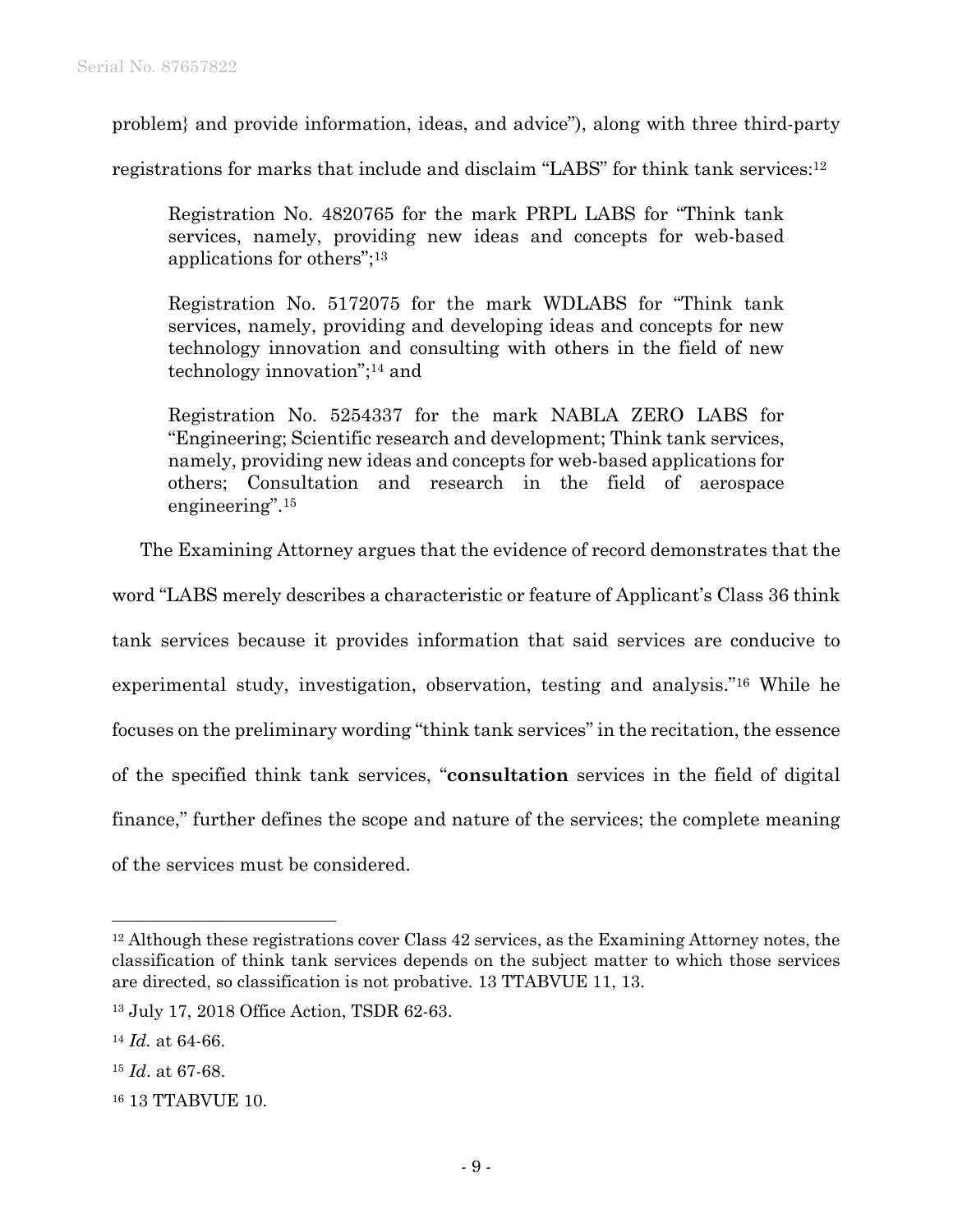$\overline{a}$ 

The term "think tank'" in the recitation supports a finding of descriptiveness because like some labs which "deliberate together," think tanks are "organized to study a particular subject {such as a policy issue or scientific problem} and provide information, ideas, and advice." In addition, we consider the particular nature of those services, "consultation," and its relation to think tank services. Although neither the Examining Attorney nor Applicant defined this term, we need not blind ourselves to its meaning, which is material to our review. To "consult" means "to deliberate together."17

Thus, when we consider the plain meaning of the word consultation within the context of think tank services, the term "LABS" is descriptive and the actual subject matter of that deliberation, the field of digital finance, becomes ancillary. This is a subtle point, but an important one and the reason why our analysis with respect to these services differs from our view of the disclaimer requirement regarding the **provision** of financing services. One of the third-party registrations provided by the Examining Attorney, Registration No. 5172075 for the mark WDLABS ("LABS" disclaimed) for "think tank services, namely, [] consulting with others in the field of new technology innovation," corroborates this conclusion.

Applicant argues that the Examining Attorney's definition of "LABS" as "a place for experimental study in a science or for testing and analysis" precludes a finding

<sup>17</sup> https://www.merriam-webster.com/dictionary/consult#h1 (accessed on April 1, 2020). The Board may take judicial notice of dictionary definitions. *Univ. of Notre Dame du Lac v. J.C. Gourmet Food Imp. Co*., 213 USPQ 594 (TTAB 1982), *aff'd*, 703 F.2d 1372, 217 USPQ 505 (Fed. Cir. 1983), including online dictionaries that exist in printed format or have regular fixed editions. *In re Cordua Rests. LP*, 110 USPQ2d 1227, 1229 n.4 (TTAB 2014), *aff'd*, 823 F.3d 594, 118 USPQ2d 1632 (Fed. Cir. 2016).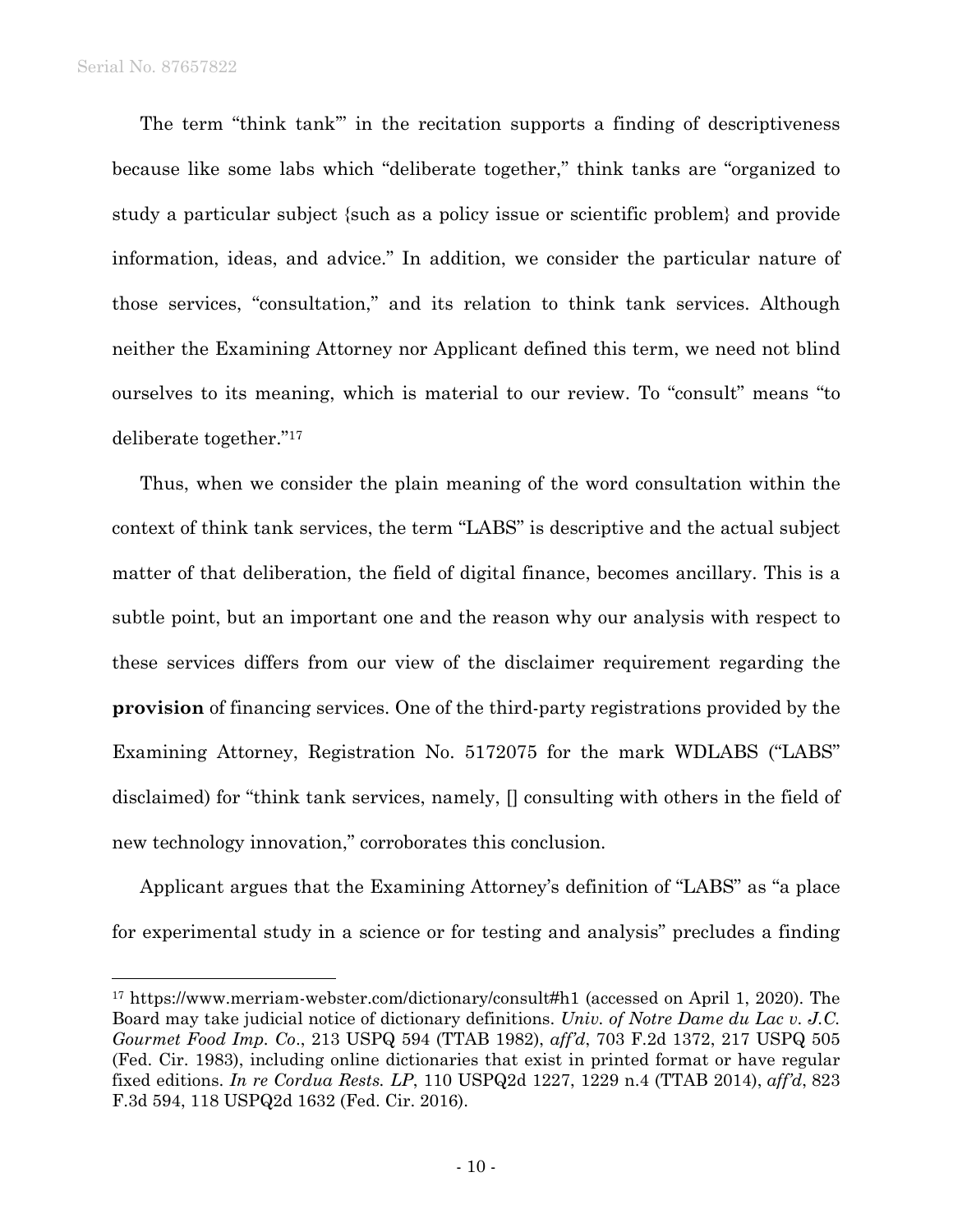that "LABS" is immediately descriptive of its Class 36 services.18 However, as noted by the Examining Attorney, this argument overlooks the additional meaning of "LABS" as "any place, situation, set of conditions, or the like, conducive to experimentation, investigation, observation, etc."19 So long as any one of the meanings of a term is descriptive, the term may be considered to be merely descriptive. *In re Mueller Sports Med., Inc.*, 126 USPQ2d 1584, 1590 (TTAB 2018) (quoting *In re Chopper Indus.*, 222 USPQ 258, 259 (TTAB 1984)). *See also In re Bright-Crest, Ltd.,* 204 USPQ 591, 593 (TTAB 1979).

Considering the overall meaning of Applicant's services, we find that consumers of Applicant's think tank services would immediately understand "LABS" to convey information about the services, namely that they are provided within a place, situation, or set of conditions conducive to experimentation, investigation, and/or observation. Accordingly, "LABS" is merely descriptive of Applicant's Class 36 think tank services.

#### **B. Applicant's Class 40 Services**

## **Think tank services in the nature of consultation services in the field of additive manufacturing**

The Examining Attorney relies on the same evidence to support his refusal with respect to Applicant's Class 40 services. As was the case with Applicant's Class 36 services, the Examining Attorney focuses on the prefatory wording "think tank services." He relies on the same definition for think tank services, and the same third-

<sup>18 11</sup> TTABVUE 8.

<sup>19 13</sup> TTABVUE 11.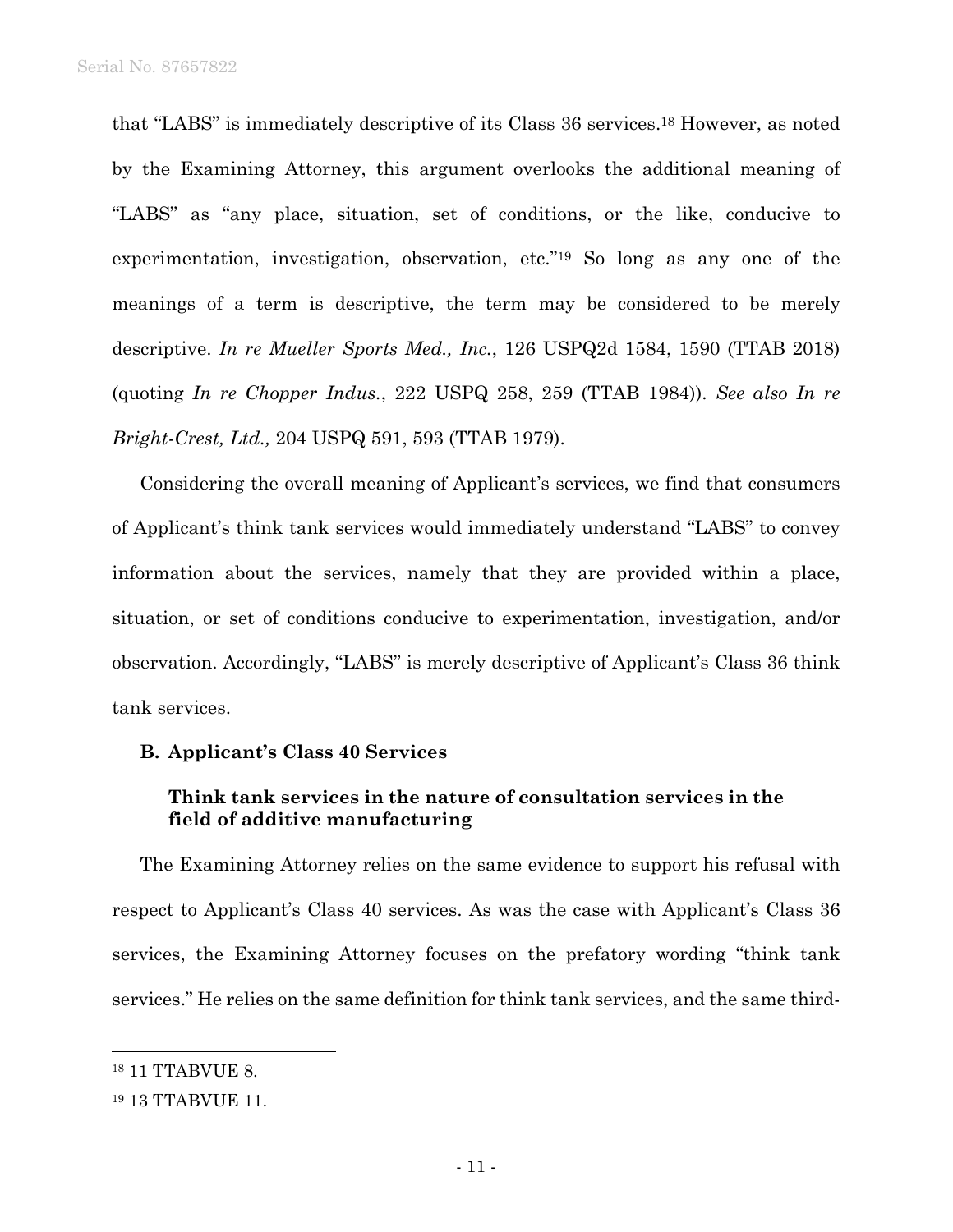party registrations. However, for the same reasons we expressed above, the nature of the think tank services, namely, consultation services, adds to the determination of the mere descriptiveness of the word "LABS" in connection with the identified services. Applicant describes these consulting services under the spotlight of "think tank" services, which lends further support to a finding of descriptiveness. That the subject matter of those services is "additive manufacturing" only serves to strengthen that finding.

Applicant argues that

 [T]he Examining Attorney cites a mere three registrations which utilize a disclaimer in connection of think tank services. Once again, Applicant notes that third party registrations are not conclusive of descriptiveness. See TMEP §1209.03(a). Even if third-party registrations were sufficient evidence to conclude descriptiveness, certainly evidence in the form of three registrations would not be sufficient to conclude descriptiveness."20

TRADEMARK MANUAL OF PROCEDURE § 1209.03(a) and the cases referenced therein are usually cited for the proposition that descriptiveness is often found despite the absence of a disclaimer in other registrations for similar marks. However, Applicant is correct in noting that third-party registrations are not conclusive on the question of descriptiveness. "The Board must decide each case on its own merits." *In re Nett Designs Inc*., 57 USPQ2d at 1565. Therefore, we emphasize that our decision is based on the definitions of record for the relevant terms being discussed, coupled with our understanding of how those terms relate to the services at issue. The number of third-

1

<sup>20 11</sup> TTABVUE 10.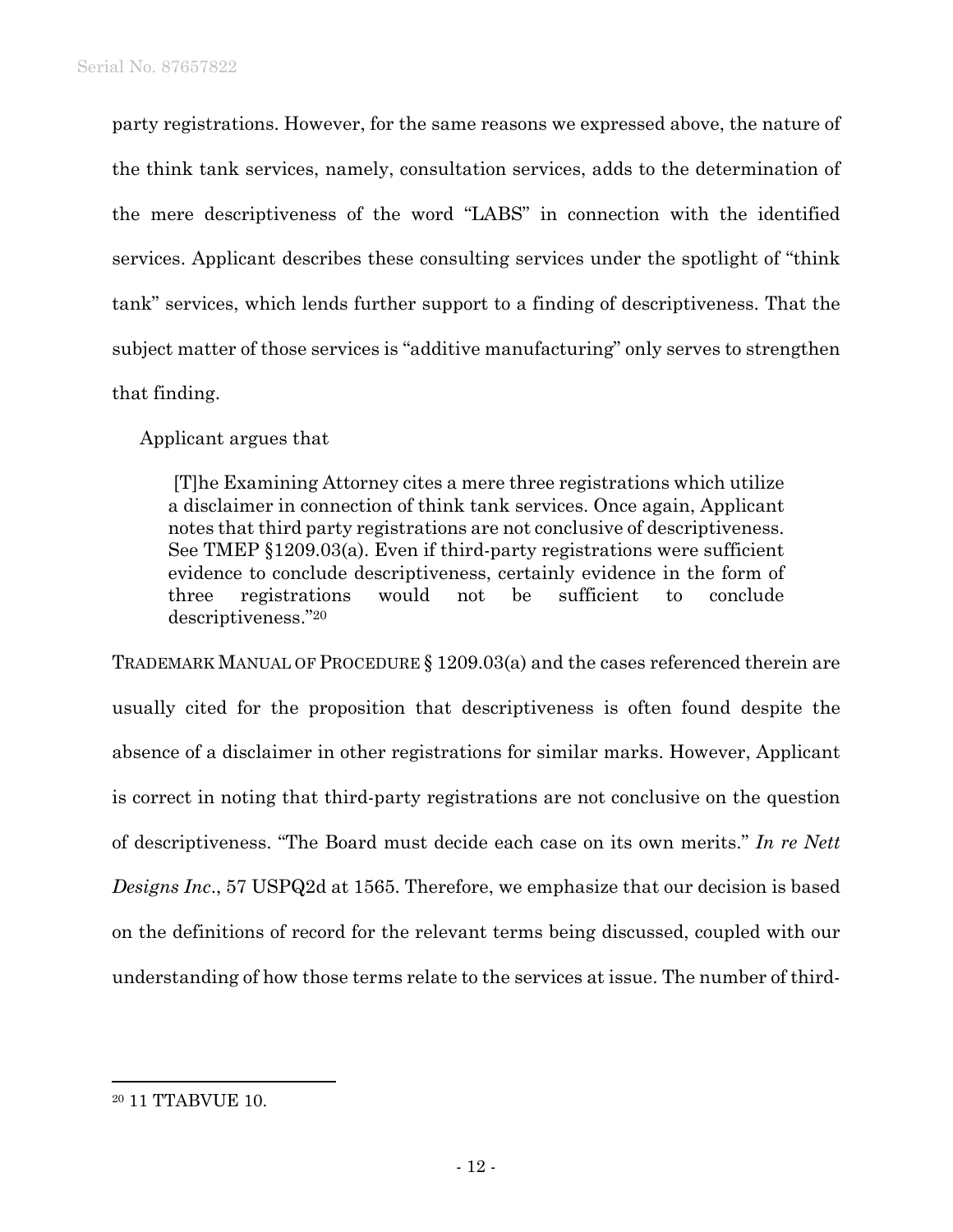party registrations is not determinative; the question is whether they support and corroborate the evidence overall, which they do for Applicant's Class 40 services.

Applicant also asserts that, despite the fact that think tanks are organized to study a particular subject,

Subjects can be studied outside of a laboratory – in a conference room, in an office, in a cafeteria, at a dining room table. Any connection to think tank services that would be gleaned from "LABS" would have to be part of a multi-stage reasoning process that 1) first understanding the meaning of "LABS," [sic] then 2) understands the meaning of think tank services (which is not necessarily common knowledge to all consumers), and finally 3) understand that studying of a subject by the think tank could be completed in a "LAB."

As Applicant suggests, the definition of laboratory is not confined to a laboratory setting. The question is not whether someone who does not understand the services would find the term descriptive but "[r]ather, [] whether someone who knows what the goods or services are will understand the mark to convey information about them," *DuoProSS Meditech Corp.*, 103 USPQ2d at 1757. Thus, we find that "LABS" is merely descriptive of Applicant's Class 40 services.

# **C. Applicant's Class 41 Services**

**Education services, namely, providing on-line classes, seminars, meet-ups, and workshops in the fields of retail, software design, technology research and development, and customer service; Education services, namely, one-on-one mentoring in the field of retail technology** 

To support the refusal regarding Applicant's Class 41 educational services, the Examining Attorney relies on the dictionary evidence of record and nine third-party registrations for marks that include and disclaim "LABS" for educational services, including the following representative examples: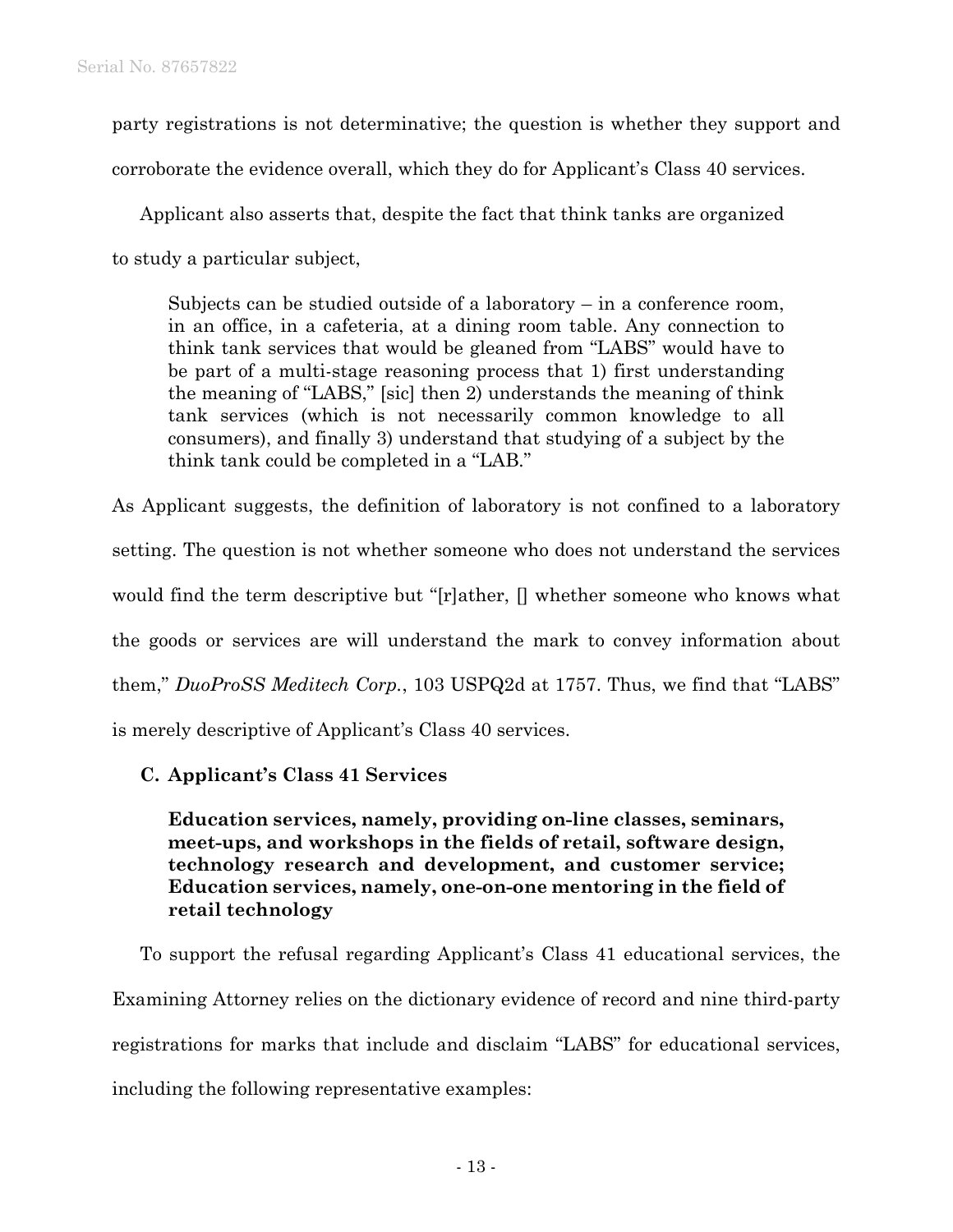- 1. Reg. No. 4889612 for the mark FIRST GREEN LINKS AS LABS for, inter alia, "Educational services, namely, conducting workshops, webinars and field trips in the fields of STEM (science, technology, engineering and math) and environmental education using golf courses as learning laboratories";<sup>21</sup> and
- 2. Reg. No. 5300069 for the mark BAD SECTOR LABS ("LABS" disclaimed") for "Education services, namely, providing live and on-line classes and training in the field of cybersecurity; security awareness training, namely, training in the fields of cyber security planning and awareness; software security training, namely, training others in maintaining software security in the field of cyber threats and warfare; [] and vulnerabilities in computers, computer systems, networks, hardware, software applications, digital devices, digital data, and mobile devices."22

The Examining Attorney maintains that the term "LABS provides information that the education services, especially, those providing on-line classes, seminars, meet-ups, and workshops in the fields of software design and technology research and development are conducive to experimental study, investigation, observation, testing and analysis," and that "[s]omeone who knows what Applicant's Class 41 education services are will understand the word LABS to convey information about them."23 We agree that it does.

Applicant submits that

the particular education services at issue do not have a connection to the definitions relied upon by the Examining Attorney either regarding the term "LABS" nor the definitions discussed in the Examining Attorney's denial of Applicant's Request for Reconsideration. Specifically,

1

<sup>21</sup> July 17, 2018 Office Action, TSDR 28-30.

<sup>22</sup> *Id.* at 46-48.

<sup>23 13</sup> TTABVUE 12. The Examining Attorney also cites a non-precedential decision, *In re Global Mentoring Solutions, Inc*., 2005 TTAB LEXIS 270 (June 30, 2005), wherein the Board found "LABS" to be merely descriptive of educational services. Although non-precedential decisions may be cited and considered for whatever persuasive value they may hold, they are not binding on the Board. *In re Society of Health and Physical Educators*, 127 USPQ2d 1584, 1587 n.7 (TTAB 2018). Nor are they a substitute for evidence needed to support a refusal. *In re Nett Designs*, 57 USPQ2d at 1566.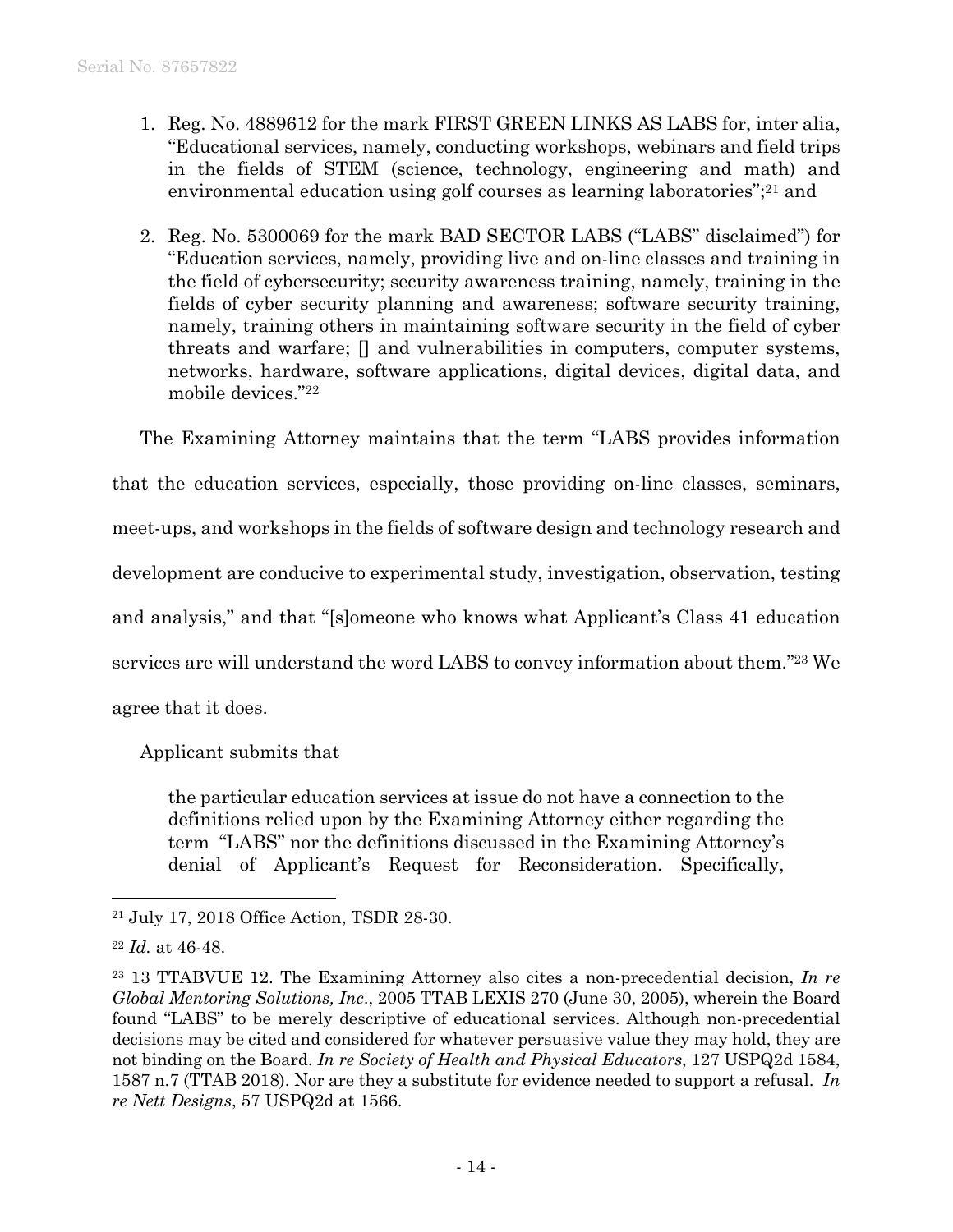Applicant's educational services are not descriptive of "a place equipped for experimental study in a science or for testing and analysis". There is no implication of a "place" for experimentation—these are not education services in the nature of traditional scientific subject matter such as biology or chemistry which would have an implied laboratory component as part of the services.24

However, Applicant ignores the additional definition for "LABS" provided with the Examining Attorney's denial of Applicant's request for reconsideration, defining "laboratories" as any place, situation, set of conditions, or the like, conducive to experimentation, investigation, observation. Applicant's on-line classes, seminars, meet-ups, and one-on-one mentoring derive from a place, situation or set of conditions for investigation and study regardless of the subject matter. Moreover, we need not confine ourselves to the Examining Attorney's definitions of record. A laboratory is also "[a] place for practice, observation, or testing,"25 which clearly describes Applicant's educational services, provided virtually or otherwise. The third-party registrations of record corroborate this point. Therefore, we find "LABS" to be merely descriptive of Applicant's Class 41 educational services.

# **D. Applicant's Class 42 Services**

**Providing temporary use of on-line non-downloadable software development tools; Collaborative computer programming for others in the nature of hackathons; Think tank services, namely, providing new ideas and concepts for web-based applications for others; Think tank services in the nature of technical consultation services in the field of smart cities technologies and digital governments technologies, industrial Internet of Things, enterprise mobility technologies, pervasive computing, machine intelligence, cognitive computing, digital optics technologies, mixed reality, block chain, biometric identity** 

<sup>24 11</sup> TTABVUE 10-11.

<sup>25</sup> https://www.ahdictionary.com/word/search.html?q=laboratory (accessed April 2, 2020).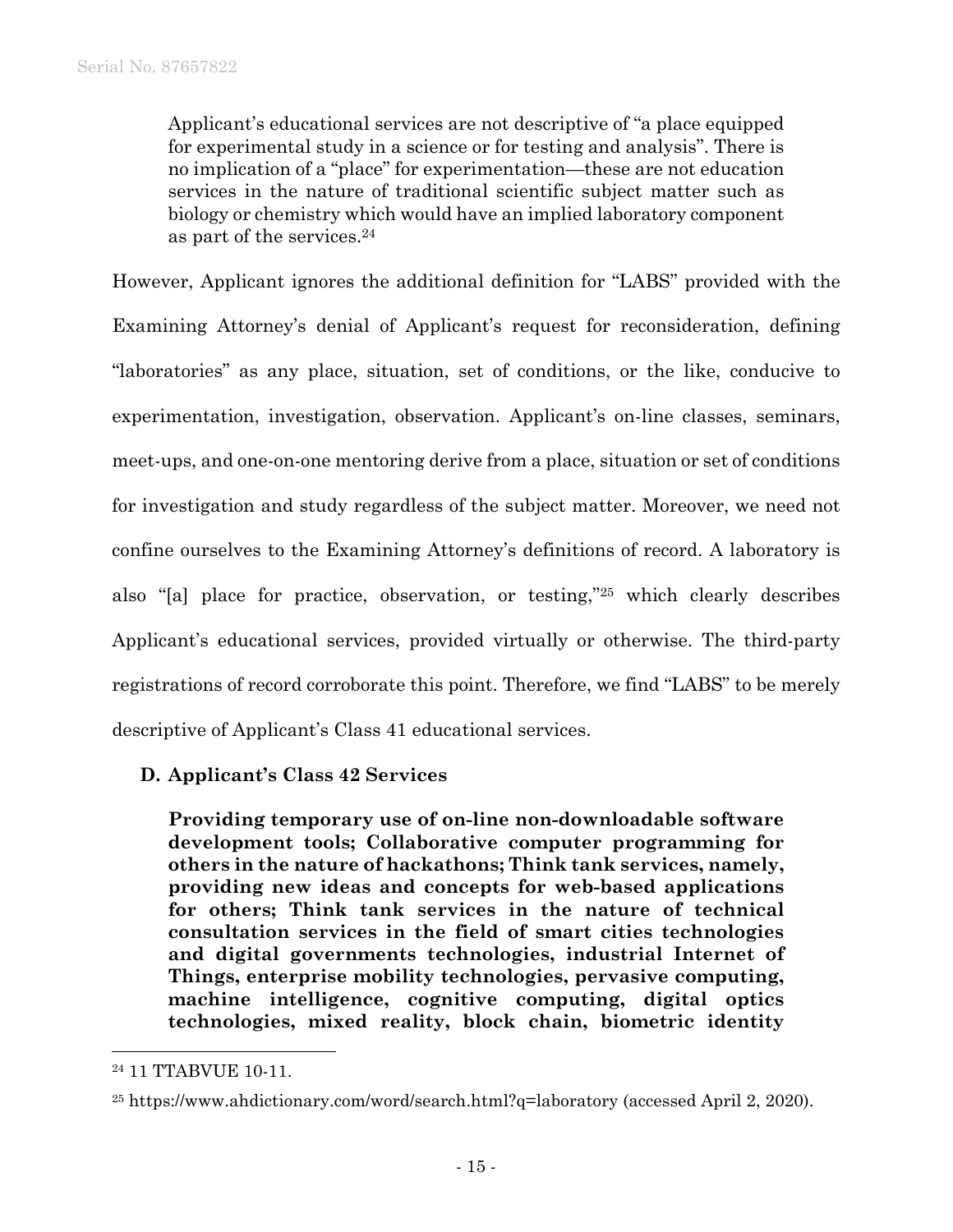**systems, hyperimaging, artificial vision, cyber defense, digital forensics, neuromorphic chips, neural analytics, quantum computing, and cryptography; Platform as a service (PAAS) services, namely, hosting software for use by others for use in research, design, and utilization of block chain software, robotic process automation, social networks, machine learning, Internet of Things, augmented reality, and advanced analytics; Computer services, namely, hosting on-line web facilities for others for organizing and conducting online meetings, gatherings, and interactive discussions**

In addition to relying on dictionary evidence, the Examining Attorney submitted

seven third-party registrations for marks that include and disclaim the term "LABS,"

which he believes support the requirement for a disclaimer of "LABS" for Applicant's

Class 42 services, including the following representative examples:

- 1. Reg. No. 4515641 for the mark CARNEY LABS ("LABS" disclaimed) for, inter alia, "Computer software consulting services; multimedia and audio-visual software consulting services, [] consultation services for developing computer systems, databases and applications;  $\Box$  hosting the web-sites of others;  $\Box$ application service provider (ASP) services featuring software for use in connection with online education program subscription service, educationrelated programs; computer services, namely, hosting on-line web facilities [], and providing temporary use of non-downloadable interactive educational computer programs to access existing educational programs in the field of employee training for work related tasks";
- 2. Reg. No. 4431504 for the mark THUNDERBOLT LABS ("LABS" disclaimed) for, inter alia, "Consulting services for others in the field of design, planning, and implementation project management of computer software, data analysis platforms and systems, and cloud computing systems"; and
- 3. Reg. No. 4536879 for the mark SCOUNDREL LABS ("LABS" disclaimed) for "Technology consulting services, namely, consulting in the field of computer software development".

The Examining Attorney argues that "'LABS' describes a characteristic or feature

of Applicant's Class 42 services because it provides information that Applicant's

consultation and think-tank services are conducive to experimental study,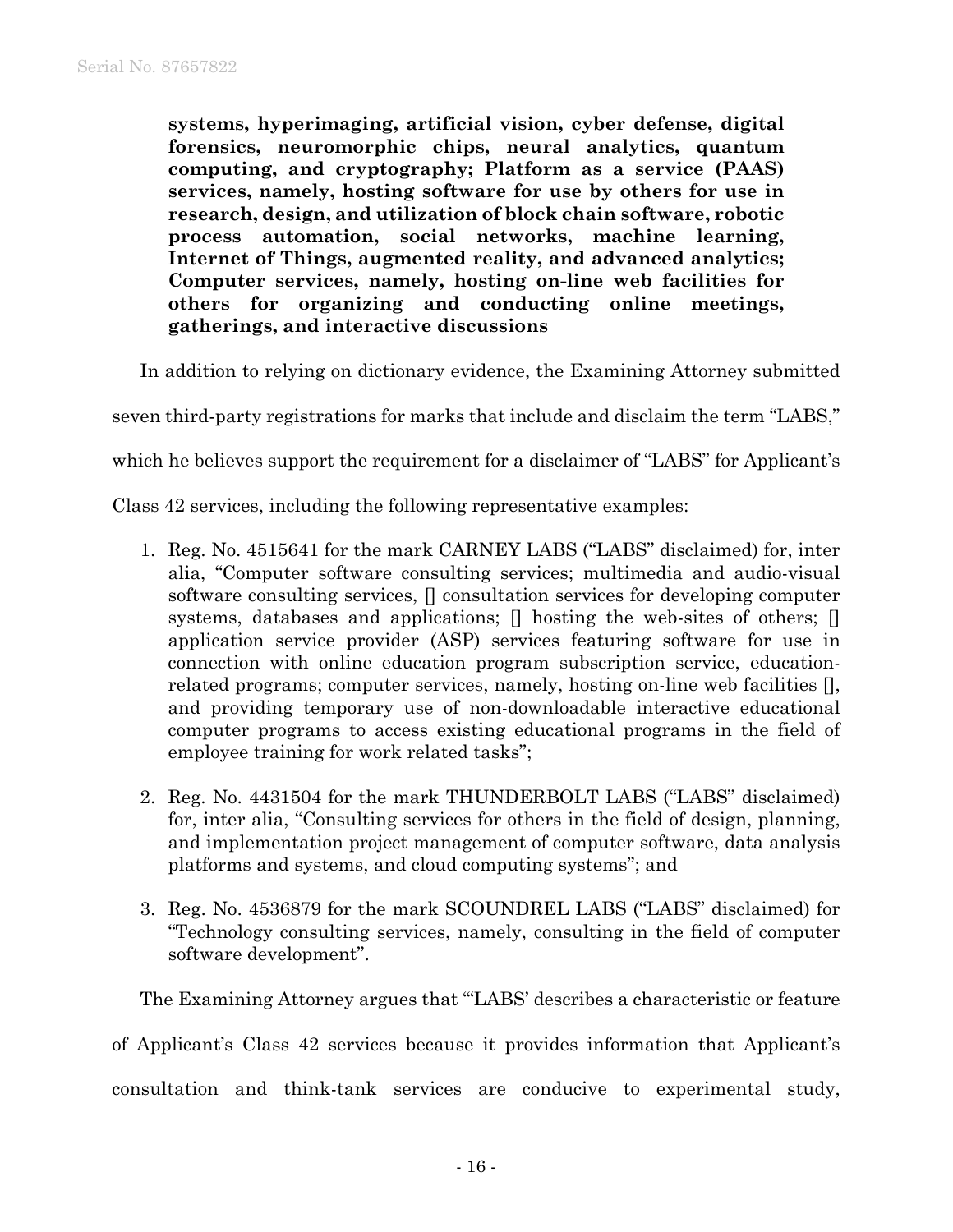investigation, observation, testing and analysis.26 Applicant counters that the Examining Attorney improperly relies on third-party registrations for his refusal, and that there is no connection between "LABS" and online software, platform as a service (PAAS) services, or hosting of online web facilities.<sup>27</sup>

For the same reasons we found "LABS" to be merely descriptive of Applicant's Class 40 consultations, we also find it to be merely descriptive of Applicant's "think tank services in the nature of **technical** consultation services" in Class 42. Additionally, "LABS" is merely descriptive of Applicant's "collaborative computer programming for others in the nature of hackathons" because collaboration is akin to consultation (deliberating together) in a place, situation or set of conditions for investigation, observation or study. Applicant's think tank services of providing new ideas are also described by that definition. Moreover, Applicant concedes that "the services being offered–which of course are products offered via services–were developed in a lab."<sup>28</sup> We reach these findings based on the relevant dictionary evidence and our application of the plain meaning of "LABS" as it applies to Applicant's services, which are corroborated by the third-party registrations of record. Accordingly, we conclude that "LABS" is merely descriptive of at least some of Applicant's services in Class 42.

l

<sup>26 13</sup> TTABVUE 13.

<sup>27 11</sup> TTABVUE 12.

<sup>28</sup> *Id*.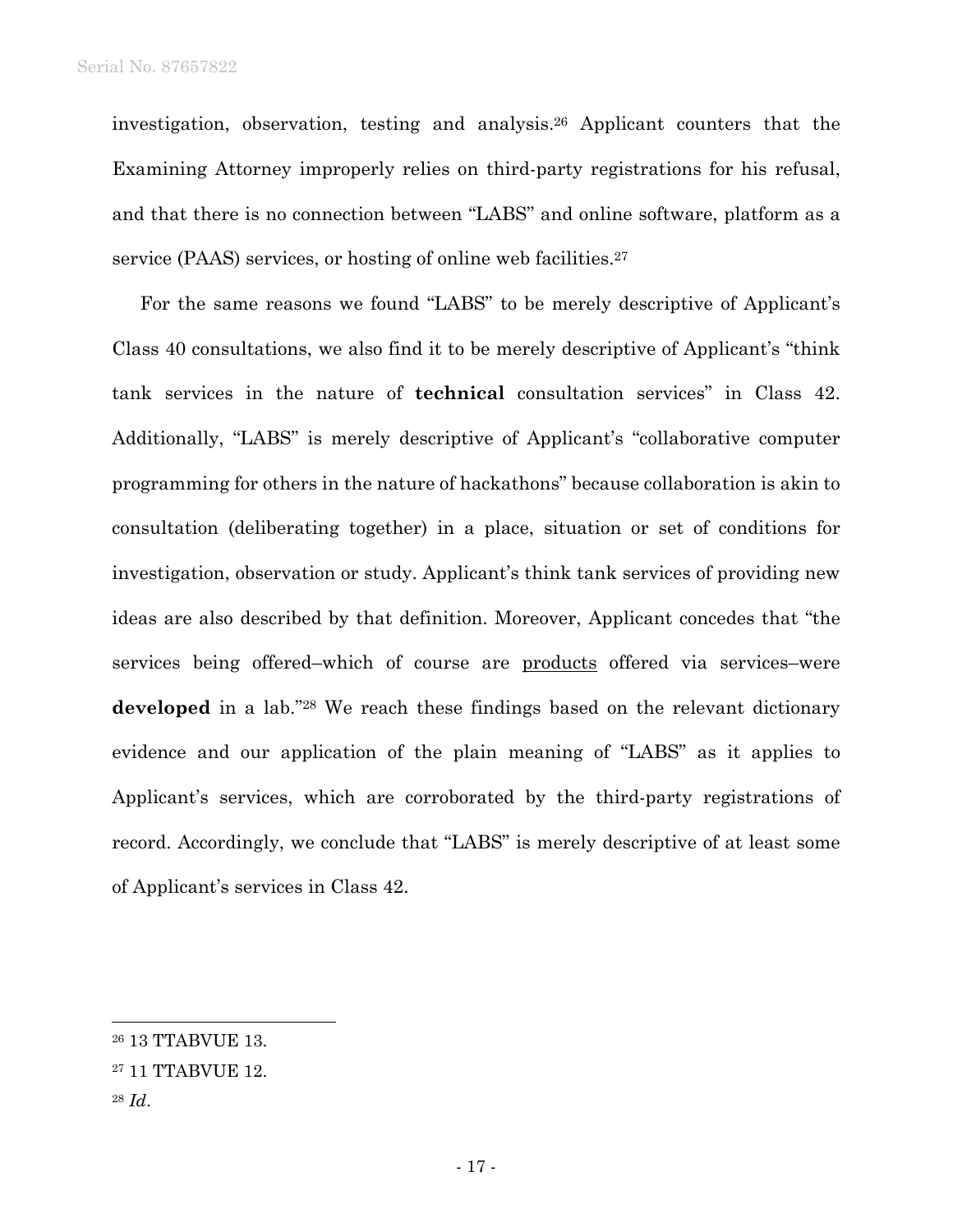$\overline{a}$ 

## **IV. Conclusion**

In summary, we find that "LABS" is merely descriptive of all services in Classes 40 and 41, and a portion of the services in Classes 36 and 42. We need not find "LABS" to be merely descriptive of all services in Classes 36 and 42 to require a disclaimer for all of the services in those classes. Regarding descriptiveness refusals under Section 2(e)(1) of the Trademark Act, we apply the well-settled principle that a "[i]f a mark is descriptive of any of the services in a class for which registration is sought, it is proper to refuse registration as to the entire class." *Chamber of Commerce of the U.S*., 102 USPQ2d at 1219; *In re Positec Grp. Ltd*., 108 USPQ2d 1161, 1171 (TTAB 2013) ("If the Board affirms a refusal of an entire class based on the descriptiveness of the mark for one or more goods in the class, then the entire class will fail."). We hold that the same principle applies to disclaimer refusals.<sup>29</sup>

**Decision:** The refusal to register Applicant's INFINITY LABS mark based on the requirement, made under Trademark Act § 6(a), for a disclaimer of the term "LABS" in Classes 36, 40, 41 and 42 is affirmed.

However, if Applicant submits a disclaimer of "LABS" to the Board within thirty days, the requirement for the disclaimer will have been met and the application will proceed. Trademark Rule 2.142(g), 37 C.F.R. § 2.142(g); TRADEMARK TRIAL AND APPEAL BOARD MANUAL OF PROCEDURE  $\S$  1218 (2019).<sup>30</sup> The disclaimer should read

<sup>29</sup> Our holding herein would not prevent a future applicant from dividing its application pursuant to Trademark Rule 2.87, 37 C.F.R. § 2.87, and separately appealing a disclaimer requirement for other goods or services within a single class.

<sup>&</sup>lt;sup>30</sup> An applicant's recourse from a decision by the Board is generally limited to the filing of a request for reconsideration and/or appealing to the Court of Appeals for the Federal Circuit